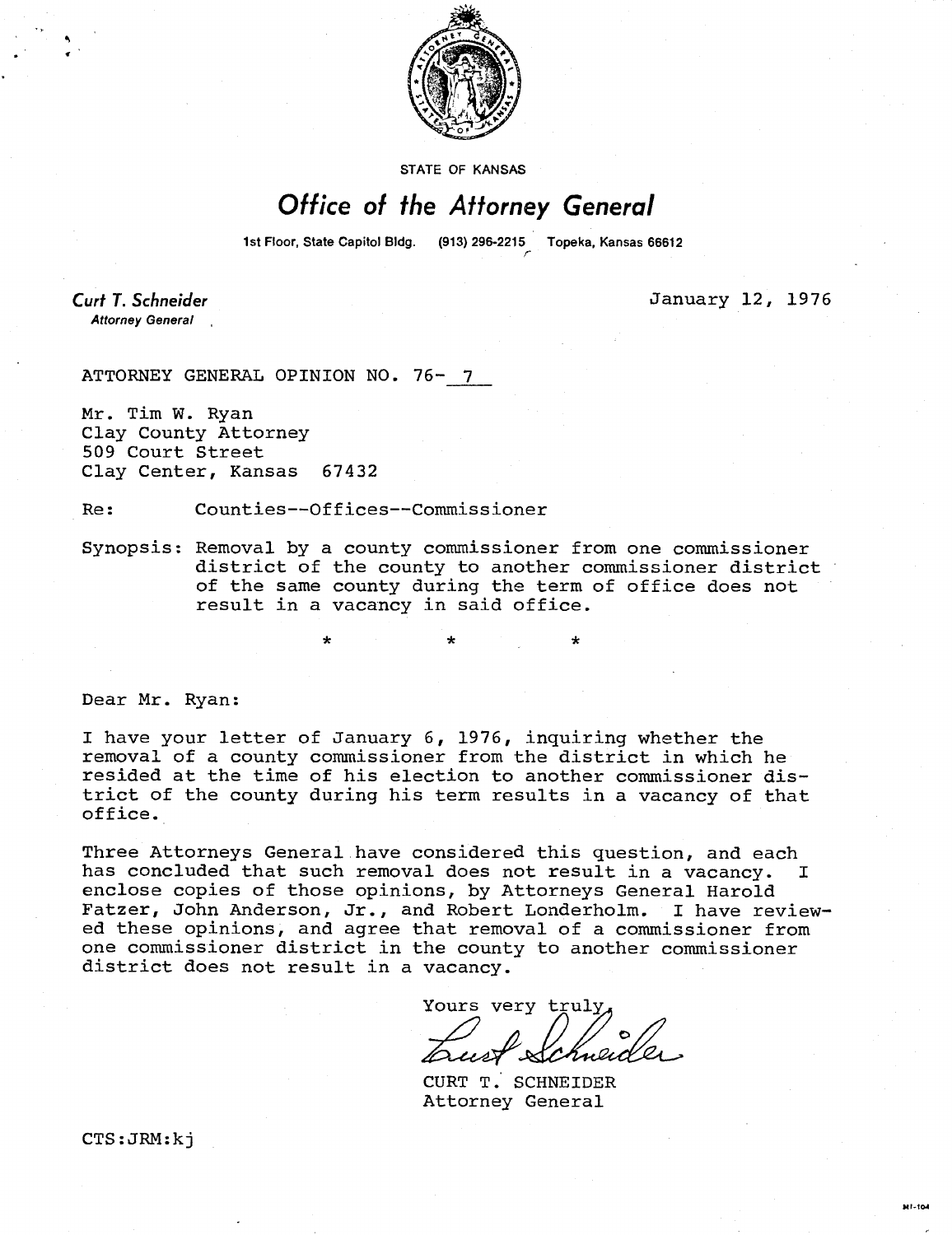

## STATE OF KANSAS Office of the Attorney General

1st Floor, State Capitol Bldg. (913) 296-2215 Topeka, Kansas 66612

February 25, 1966

**Paul R. Shanahan Secretary of State State House Topeka, Kansas\*** 

**Re: Counties - Officers Commissioners** 

**Dear Mr. Shanahan:** 

**You have inquired whether the office of county commissioner becomes vacant when a commissioner moves from the- district for which he was elected to another district within the county. In our opinion, it does not. K.S.A. 19-2608 provides that a county office shall become vacant upon the incumbence "ceasing to be an inhabitant of the county for which he was elected or appointed." In the case you pose, the commissioner remains an inhabitant of the county for which he was elected. In Brungardt v. Leiker,42 Kan. 206, our Court held that the office of commissioner did not become vacant where a commissioner's residence was excluded from his old district as a result of redistricting undopinionor of K.S.A.**  19-204. In such a case, he was entitled to finish therterm for which he was elected. In our opinion, the same rule should prevail where the commissioner moves from one district to an**other within the county.** 

**Very truly yours,** 

ROBERT C. LONDERHOLM **Attorney General** 

**3P,FinkJRF/nka**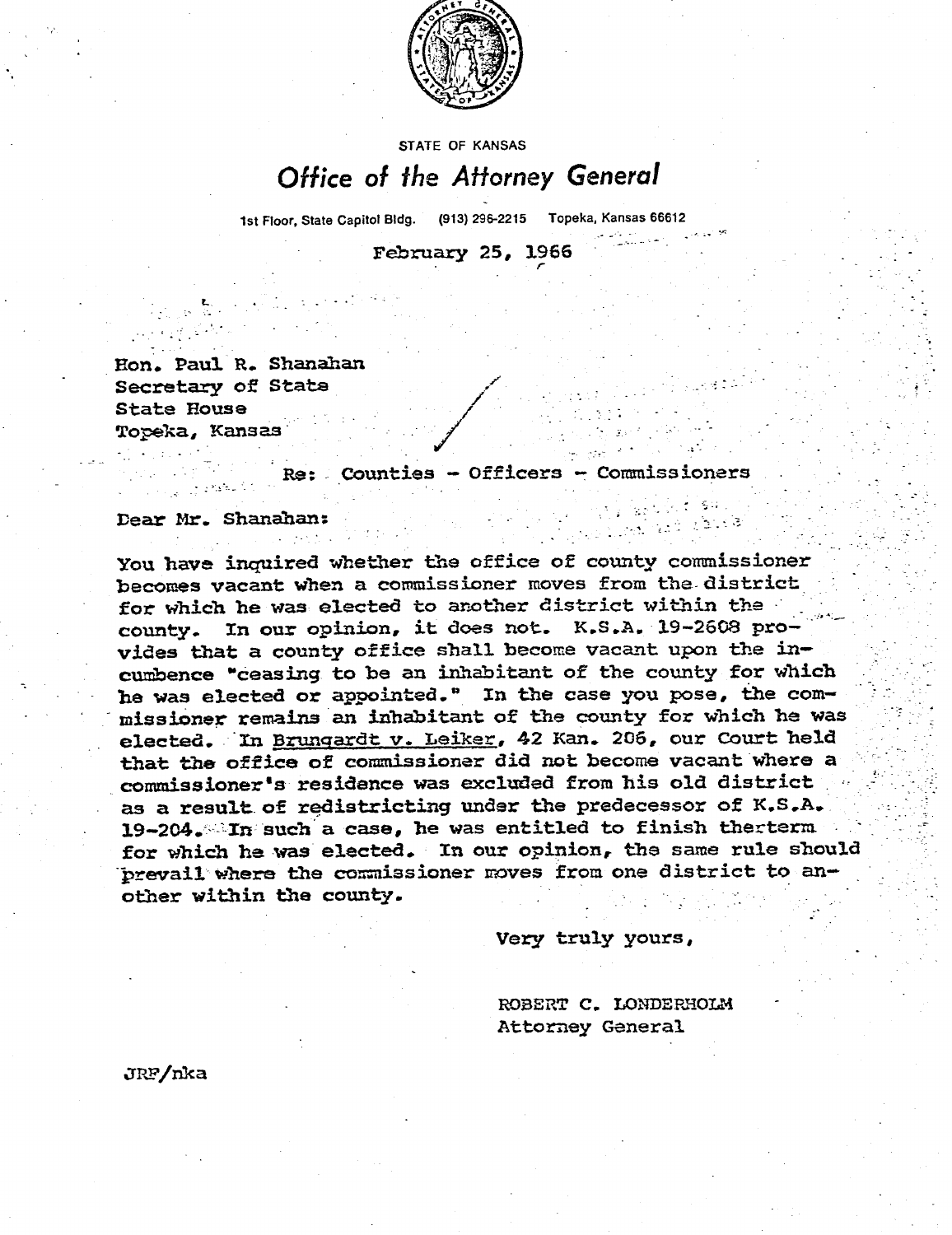

STATE OF KANSAS

# Office of the Attorney General

1st Floor, State Capitol Bldg. (913) 296-2215 Topeka, Kansas 66612 All the control of the property of the control

 $\label{eq:3.1} \mathcal{L}_{\mathcal{A}}(\mathcal{A},\mathcal{A})=\mathcal{L}_{\mathcal{A}}(\mathcal{A}^{\prime\prime},\mathcal{A}^{\prime\prime})\in\mathcal{L}_{\mathcal{A}}(\mathcal{A}^{\prime\prime},\mathcal{A}^{\prime\prime}).$ 

a strange was a <del>vil</del>le them in the

a sa mga mga kalendar ng mga mga mga ka

e de la contrada de la contrada de la contrada<br>Alguna de la consegue de la contrada de la contra

en journalist (\* 1920)<br>1900 - Johann Barnett, skilder fransk kapist<br>1900 - John Barnett, skilder fransk kapist

March 3, 1972

profession and complete the second control of the second control of the Haundre Haundre Haundre Haundre Haundr<br>Barold L. Haundre Haundre Haundre Haundre Haundre Haundre Haundre Haundre Haundre Haundre Haundre Haundre Haun Morris County Attorney Savings & Loan Building Council Grove, Kansas 66846

 $\mathbb{Z}^{\mathcal{M}}_{\mathcal{M}}\in\mathbb{C}$  . The contribution

s en la provincia de la margareta

Dear Mr. Haun:

 $\mathcal{O}(\log n)$  . 电子工作

You state that shortly after organization of the Board of County Commissioners of Morris County, the board redrew the commissioner districts, as required by **K.S.A.** 10-204. As a result of the redefined boundaries, the commissioner elected from former District No. 1 became a resident of new District No. 2. We are advised that, in fact, he lives merely across on the opposite side of the road defining the boundary between the new districts numbered one and two. The second model was

Article 4, §:2 of the Kansas Constitution provides thus: 1989 1989

 $\alpha$  . The "General elections and township elections shall be held biennially on the Tuesday succeeding the first Monday in November in the years bearing even numbers. All county and township officers shall hold their offices for a term of two years and until their successors are qualified: Provided, One county commissioner shall be elected from each of three districts, numbered 1, 2, and 3, by the voters of the district, and the legislature shall fix the time of election and the term of office of such commissioners...

You advise that the commissioner in question has two years remaining of the term to which he was elected.

You inquire whether the commissioner elected from former District No. 1 may continue to represent that district, although he now resides in District No. 2, as redefined. In Brundardt v. Leiker, 42 Kan. 206 (1889), commissioner districts were redrawn so as to place the residence of one commissioner in another than that from which he was elected. Following redrawing of the districts, a commissioner was elected from the third district, that from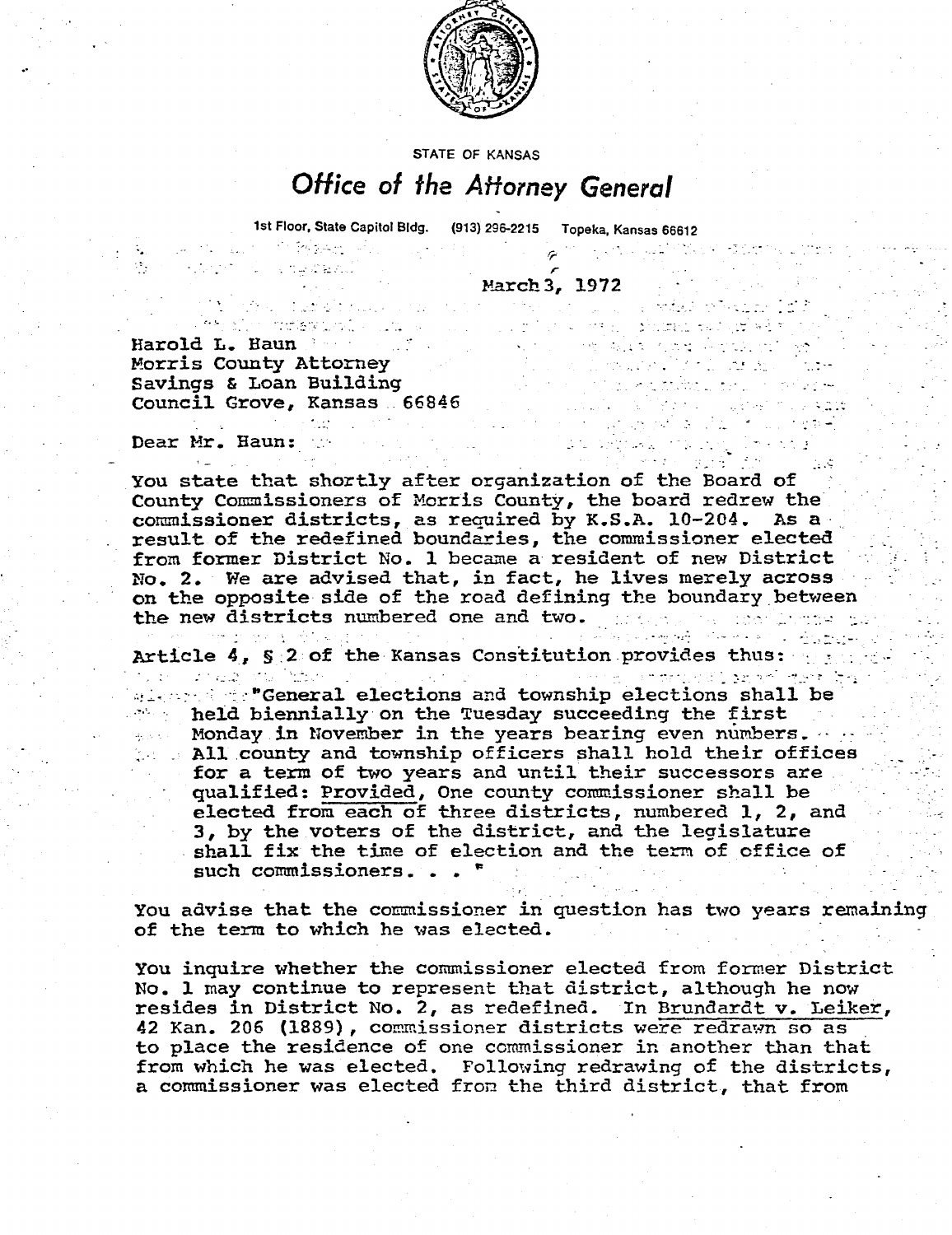Mr. Harold L. Haun March 3, 1972. Page 2

which, by redefinition of the boundaries, the incumbent, whose term had not yet expired, had been removed. Plaintiff, the newly elected commissioner, contended that the position of the incumbent had been vacated by the redrawing of the districts. The court disagreed:

"If the construction contended for. . . the plaintiff should previal, it would give any two commissioners power to dispose of a third one who was not acting on any public question as they might desire, and thus subvert the principle upon which the constitutional provision dividing counties into districts rests. The reason . . . was to give all parts of the county a fair representation in local affairs, and an equal voice in **the**  location and distribution of local favors; and if it is within the power of two members to vacate the office of a third, by a change in the boundaries of his district, before the expiration of the three-years term, then the constitutional provisioniis practically nullified."

It is clear that the office .of the commissioner elected from former District No. 1 was not vacated by redefinition of commissioner districts. Moreover, in our opinion, he continues to represent the district from which he was elected for the duration of his present term, and he continues to do so notwithstanding prior to the expiration of that term a commissioner may be elected from new District No. 2 to represent that district. The commissioner in question is not required to seek reelection prior to that time to represent the district in which he now lives as a result of redrawing of districts.

Yours **very truly,** 

VERN MILLER Attorney General

VM:JRM:sbs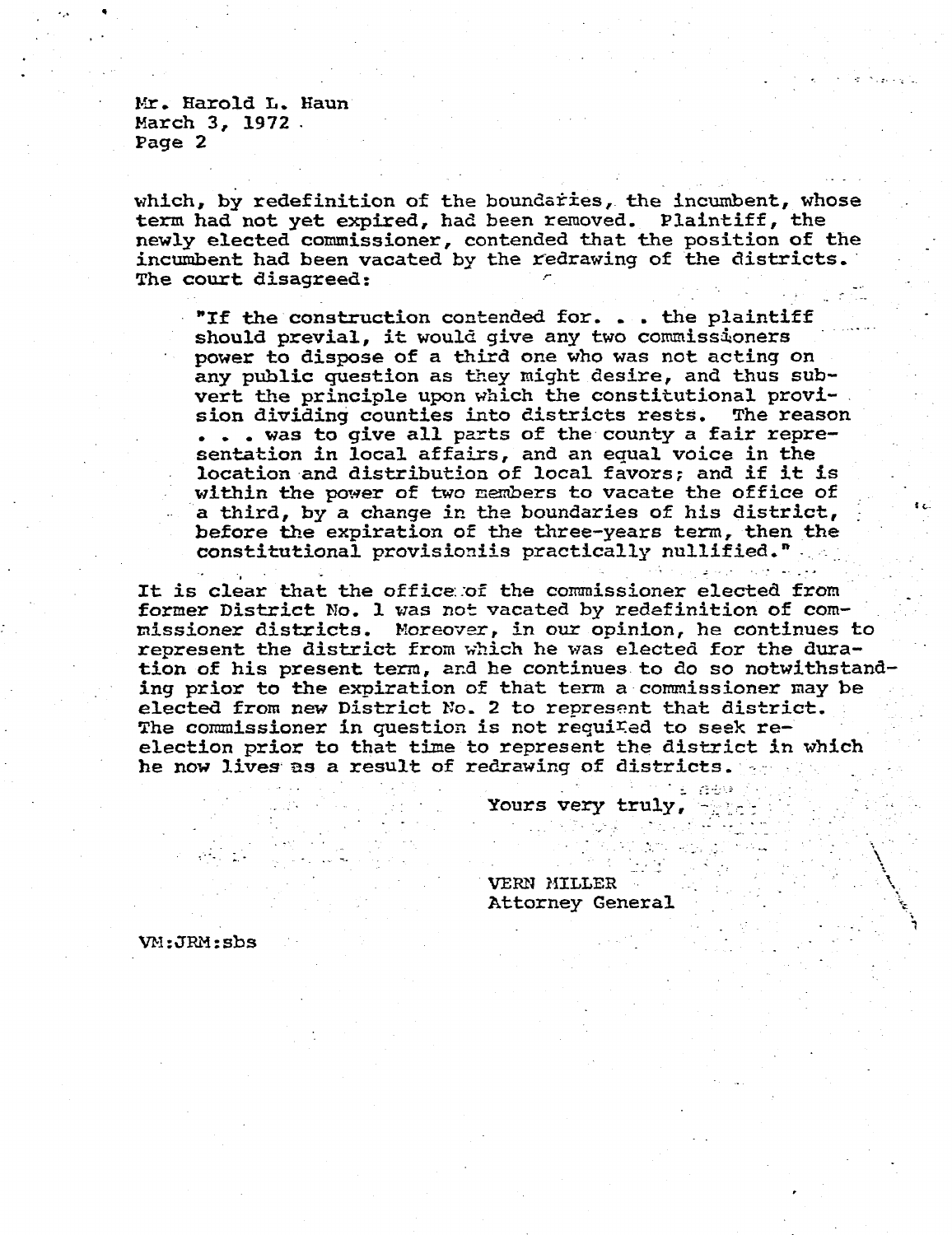

### **STATE OF KANSAS** Office of the Attorney General

1st Floor, State Capitol Bldg. (913) 296-2215 Topeka, Kansas 66612

June 16, 1953

Mr. William H. Stowell County Attorney Phillipsburg, Kansas

Dear Bill:

 $1 - 2605, 202, 203$ 

This is to acknowledge your letter of June  $6, 1953$ . You there wish to know whether or not a county commissioner of your county who removed from the district from which he was elected and took up district from which he was elected and took up<br>residence in another district within your county, thereby vacates his position as county commissioner.

It is the opinion of this office that vacancies in . county offices, including the office of county commissioner, are, in the absence of specific statutory provisions relating to a particular office, governed by G. S. 1949, 19-2608. That statute provides generally when a county office shall become yacant, and in the 4th subsection thereof a vacancy is declared to exist upon "his ceasing to be a resident of the county for which he was elected or appointed".

G. S. 19 $+9$ , 19-202 provides for the qualifications necessary to be elected to the office of county commissioner. G. S. 19+9, 19-203 provides for the filling of his vacancy. There appear to be no provisions in Chapter 19, Art. 2, specifically declaring the means through which a vacancy is. declaring the means through which a vacancy is.<br>created in the office of county commissioner. It therefore appears that the provisions of 19-2608, supra, are controlling.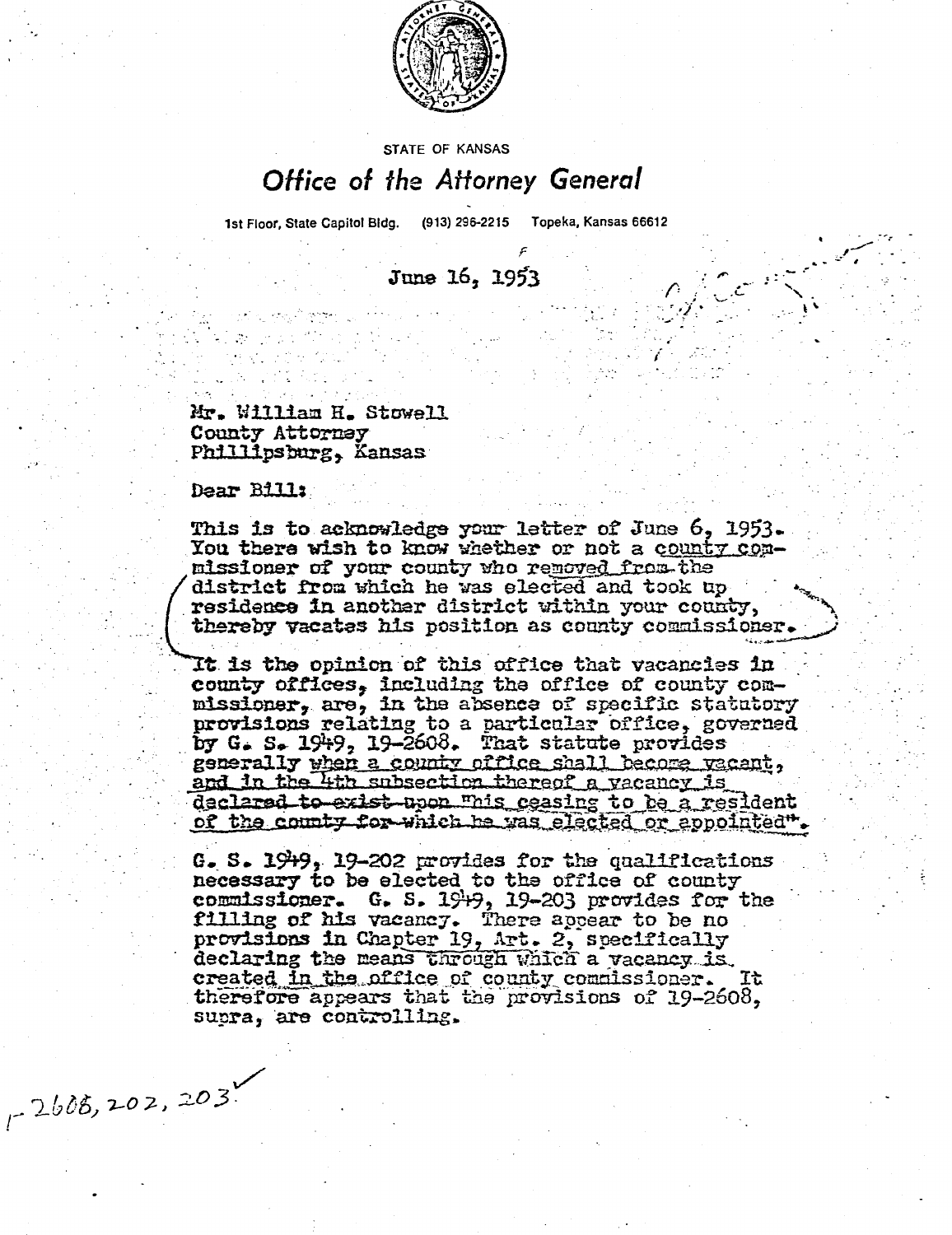Mr. Wm. H. Stowell-2  $6 - 16 - 53$ 

**It is therefore, the conclusion of this office that the removed county commissioner, so long as he remains within the county, nay continue to hold his office for the remainder of the term far which he was elected.** 

**Very truly yours,** 

Fr

HAROLD R. FATZER **Attorney General** 

e San San Angel

REH: mh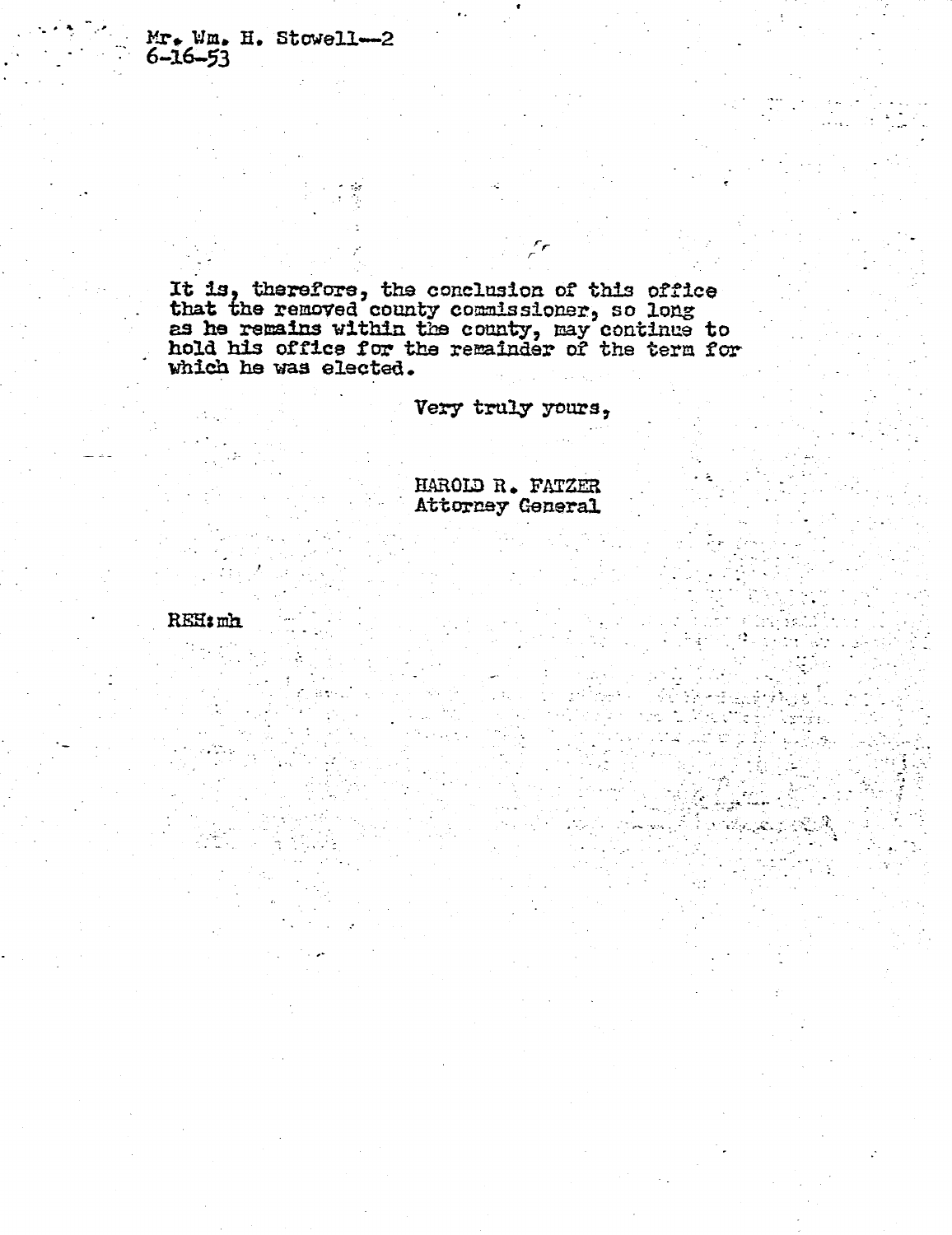

#### **STATE OF KANSAS**

### Office of the Attorney General

1st Floor, State Capitol Bldg. (913) 296-2215 Topeka, Kansas 66612

June 1, 1956

**Mr. E.** F. Russell County Attorney Ulysses, Kansas

#### Dear Ned:

 $19 - 2118$ 

Reference is made to your letter of May 29, 1956, relative to the status of your Board of County-Commissioners, in Grant County. We are inclined to believe that the conclusions expressed by you with respect to each of the commissioners is correct. We agree that the removal of Commissioner Kephart from the district in which he was elected to another district within the county does not vacate the office, -At the same time, it seems obvious that the removal of Commissioner Haley from the county effectively creates **a** vacancy in that office.

G. S. 1949, 29-2608 provides in part:

"Every county office shall become vacant on the happening of either of the following events, before expiration of the term of such office: . . . fourth, his ceasing to be an inhabitant of the **county** for which he **was** elected or **appointed; • • • "** 

**While** as you point out, there maybe a question as to whether the provision quoted above is self-executing, at the same time there can be no question that the Legislature intended that a county officer should not continue to hold an official position if he had ceased to be a resident of the county. Therefore, it is our thought that the county clerk together with Commissioner Kephart should forthwith fill the vacancy created by the death of Commissioner Mickey, the appointee to serve until the next general election.

Thereupon the Board should proceed either to accept the resignation of Commissioner Haley or in case no resignation